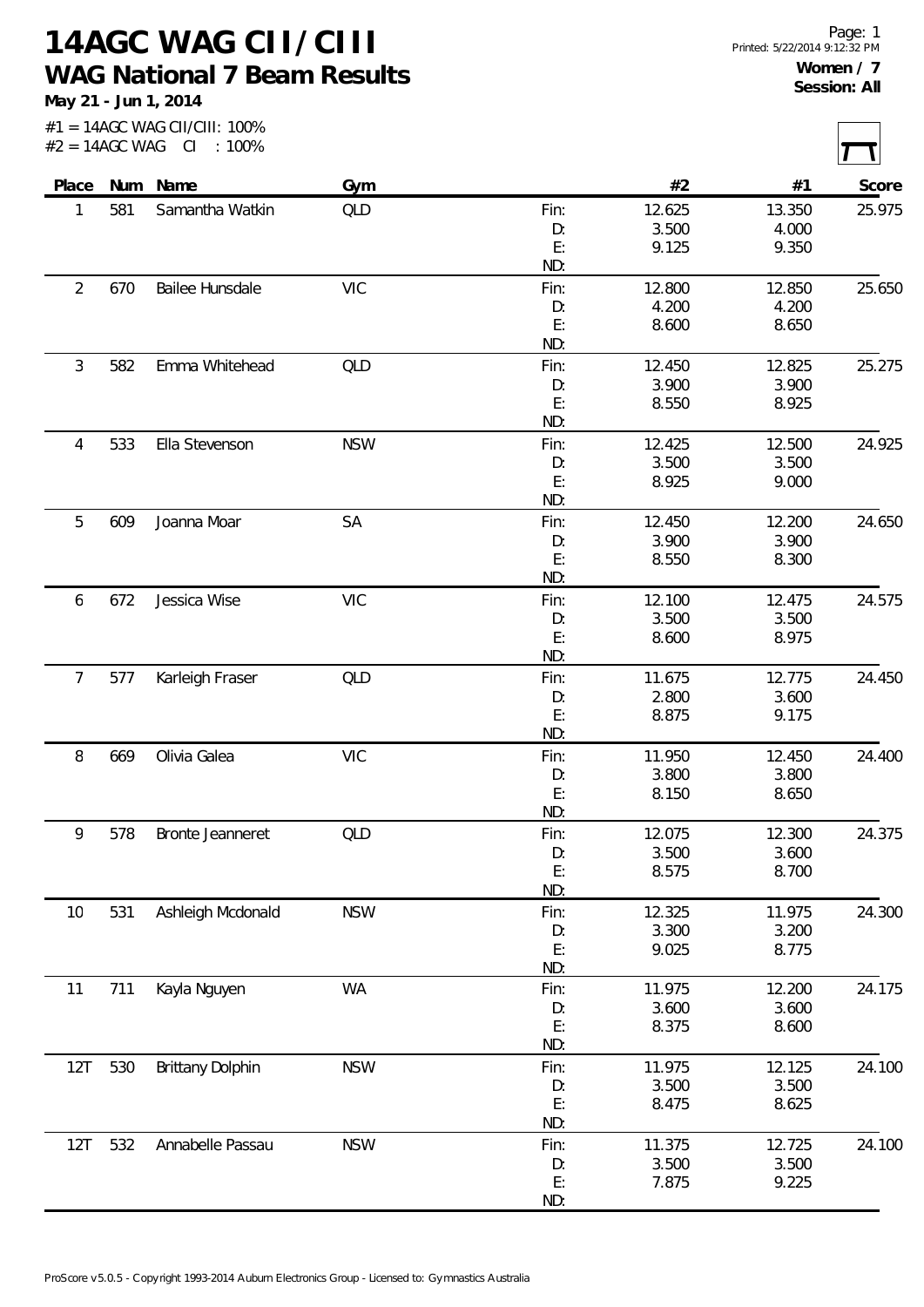**14AGC WAG CII/CIII WAG National 7 Beam Results**

**May 21 - Jun 1, 2014**

|       |         | #2 = 14AGC WAG CI : 100% |            |                |                |                |        |
|-------|---------|--------------------------|------------|----------------|----------------|----------------|--------|
| Place |         | Num Name                 | Gym        |                | #2             | #1             | Score  |
| 14    | 579     | Tiarna Le Mura           | QLD        | Fin:           | 12.125         | 11.950         | 24.075 |
|       |         |                          |            | D:             | 3.500          | 3.500          |        |
|       |         |                          |            | E:             | 8.625          | 8.450          |        |
|       |         |                          |            | ND:            |                |                |        |
| 15    | 621     | <b>Bridie Franks</b>     | <b>TAS</b> | Fin:           | 11.850         | 12.150         | 24.000 |
|       |         |                          |            | D:<br>E:       | 3.700<br>8.150 | 3.700<br>8.450 |        |
|       |         |                          |            | ND:            |                |                |        |
| 16    | 502     | Hannah Derwent           | ACT        | Fin:           | 12.000         | 11.875         | 23.875 |
|       |         |                          |            | D:             | 3.500          | 3.000          |        |
|       |         |                          |            | E:             | 8.500          | 8.875          |        |
|       |         |                          |            | ND:            |                |                |        |
| 17    | 710     | Kayla Nel                | WA         | Fin:           | 11.650         | 12.100         | 23.750 |
|       |         |                          |            | D:             | 3.200          | 3.700          |        |
|       |         |                          |            | E:<br>ND:      | 8.450          | 8.400          |        |
| 18    | 709     | Charlotte Mitchell       | <b>WA</b>  | Fin:           | 11.425         | 12.125         | 23.550 |
|       |         |                          |            | D:             | 3.700          | 3.700          |        |
|       |         |                          |            | E:             | 7.725          | 8.425          |        |
|       |         |                          |            | ND:            |                |                |        |
| 19    | 580     | Nicola Odessa            | QLD        | Fin:           | 11.375         | 12.150         | 23.525 |
|       |         |                          |            | D:             | 3.700          | 3.700          |        |
|       |         |                          |            | E:             | 7.675          | 8.450          |        |
|       |         |                          |            | ND:            |                |                |        |
| 20    | 667     | Jasmin Elkin             | <b>VIC</b> | Fin:           | 11.050         | 12.300         | 23.350 |
|       |         |                          |            | D:             | 3.300          | 3.400          |        |
|       |         |                          |            | E:<br>ND:      | 7.750          | 8.900          |        |
| 21T   | 534     | Kiara Wark               | <b>NSW</b> | Fin:           | 11.650         | 11.675         | 23.325 |
|       |         |                          |            | D:             | 3.500          | 3.000          |        |
|       |         |                          |            | E:             | 8.150          | 8.675          |        |
|       |         |                          |            | ND:            |                |                |        |
|       | 21T 610 | <b>Emily Scutter</b>     | SA         | Fin:           | 11.400         | 11.925         | 23.325 |
|       |         |                          |            | D:             | 3.400          | 3.400          |        |
|       |         |                          |            | E:             | 8.000          | 8.525          |        |
|       |         |                          |            | ND:            |                |                |        |
| 21T   | 671     | Chloe Manuel             | <b>VIC</b> | Fin:           | 11.625         | 11.700         | 23.325 |
|       |         |                          |            | D:             | 3.500          | 3.500          |        |
|       |         |                          |            | E:<br>ND:      | 8.125          | 8.200          |        |
| 24    | 501     | Amira Barakat            | ACT        | Fin:           | 11.150         | 12.150         | 23.300 |
|       |         |                          |            | D:             | 3.700          | 3.800          |        |
|       |         |                          |            | $\mathsf{E}$ : | 7.450          | 8.350          |        |
|       |         |                          |            | ND:            |                |                |        |
| 25    | 529     | Maddison Daley           | <b>NSW</b> | Fin:           | 11.625         | 11.575         | 23.200 |
|       |         |                          |            | D:             | 3.600          | 3.900          |        |
|       |         |                          |            | E:             | 8.025          | 7.675          |        |
|       |         |                          |            | ND:            |                |                |        |
| 26    | 608     | Eleanore Lindsay         | SA         | Fin:           | 10.700         | 12.075         | 22.775 |
|       |         |                          |            | D:<br>E:       | 3.500<br>7.200 | 3.500<br>8.575 |        |
|       |         |                          |            |                |                |                |        |

ND: